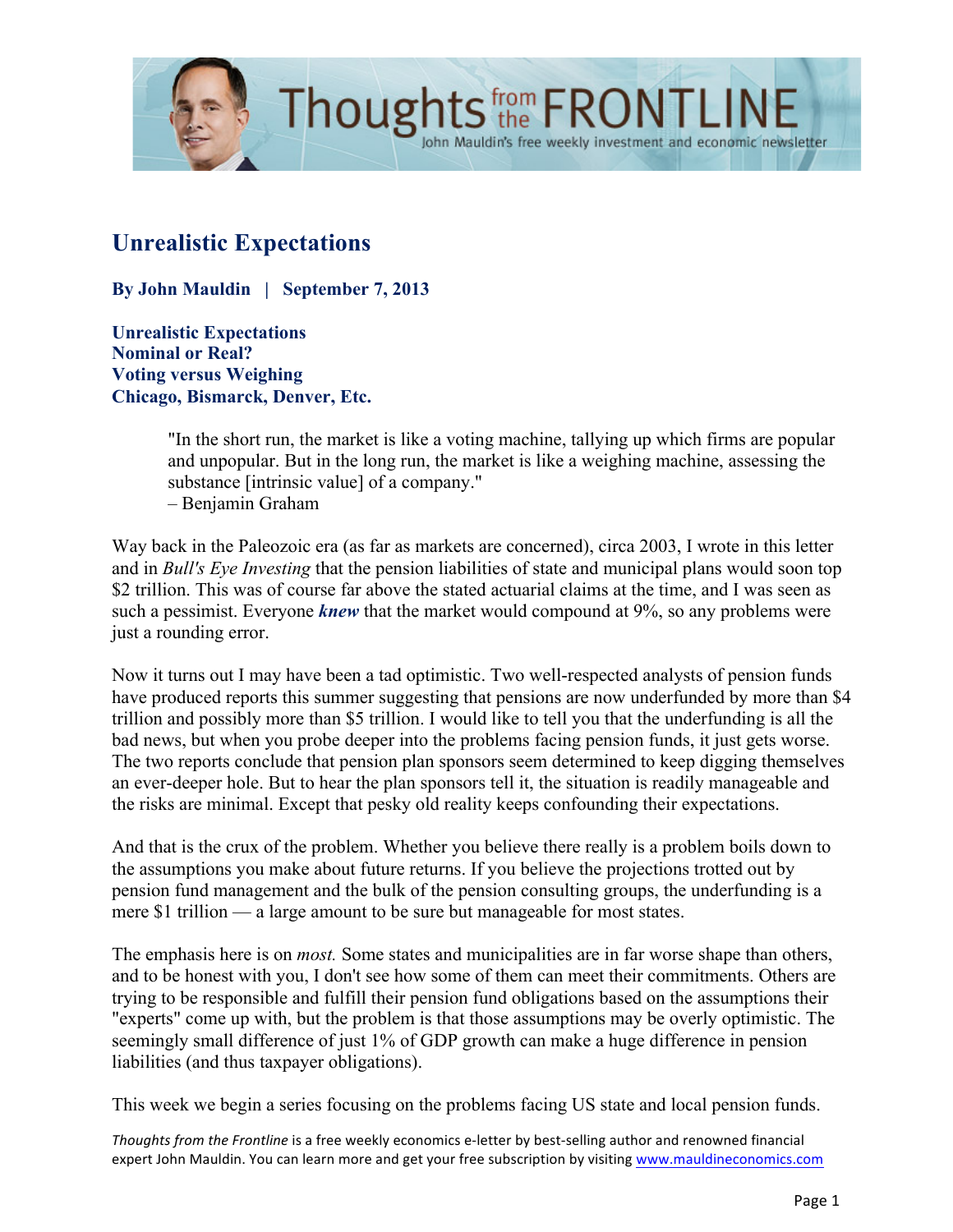This issue has relevance to you not only as a taxpayer but also as an investor, because it goes to the very core of the question, what is the level of reasonable returns we can expect to see from our investments in the future? This is not a problem that is restricted to the US — it's global. Sadly, we don't live in a Lake Wobegon world where all pension funds and investment portfolios are above average. Not everyone can be [David Swenson,](http://en.wikipedia.org/wiki/David_F._Swensen) the famous chief investment officer of Yale University. Truth be told, David Swenson will have a difficult time being David Swenson in the next 20 years.

#### **Unrealistic Expectations**

The past 10 years have seen a growing number of economists and financial analysts questioning the propriety of the methods used to forecast pension fund liabilities. This is more than an academic exercise, as the numbers you choose to base your models upon make massive differences in the projected outcomes. As we will see, those differences can run into the trillions of dollars and can mean the difference between solvency and bankruptcy of municipalities and states. The implicit assumption in many actuarial forecasts is that states and cities have no constraints on their ability to raise money. If liabilities increase, then you simply raise taxes to meet the liability. However, fiscal reality has begun to rear its head in a few cities around the country and arrived with a vengeance in Detroit this summer. It seems there actually is a limit to how much cities and states can raise.

"Aah," cities assure themselves, "we are not Detroit." And it must be admitted that Detroit truly is a basket case. But it may behoove us to remember that Spain and Italy and Portugal and Ireland and Cyprus all said "We are not Greece" prior to arriving at the point where they would lose access to the bond market without central bank assistance.

In response to growing concerns over public pension debt, the Governmental Accounting Standards Board (GASB) and Moody's have both proposed revisions to government reporting rules to make state and local governments acknowledge the real scope of their pension problems. (While it is possible to ignore Moody's, based on the fact that it is just one of three private rating agencies, it is impossible to ignore GASB, which is the official source of generally accepted accounting principles (GAAP) used by state and local governments in the United States.

Under the new GASB rules, governments will be required to use more appropriate investment targets than most public pension plans have been using, bringing them more in line with accounting rules for private-sector plans. Pension plans can continue to use current investment targets for the amounts the plans have successfully funded; but for the unfunded amounts, pension plans must use more reasonable investment forecasts, such as the yield on high-grade municipal bonds, currently running between 3 and 4 percent. From my perspective, not requiring reasonable investment forecasts on already funded accounts is still unrealistic, but the new GASB rules are a major step in the right direction, and I applaud GASB for taking a very politically difficult stance.

Moody's has also proposed new rules to require states to use more appropriate investment targets. Their new rules require pension plans to use investment targets based on the yield of high-grade, long-term corporate bonds, currently just over 4 percent. (Source: [http://illinoispolicy.org/uploads/files/Pension\\_debt\\_more\\_than\\_doubles.pdf\)](http://illinoispolicy.org/uploads/files/Pension_debt_more_than_doubles.pdf)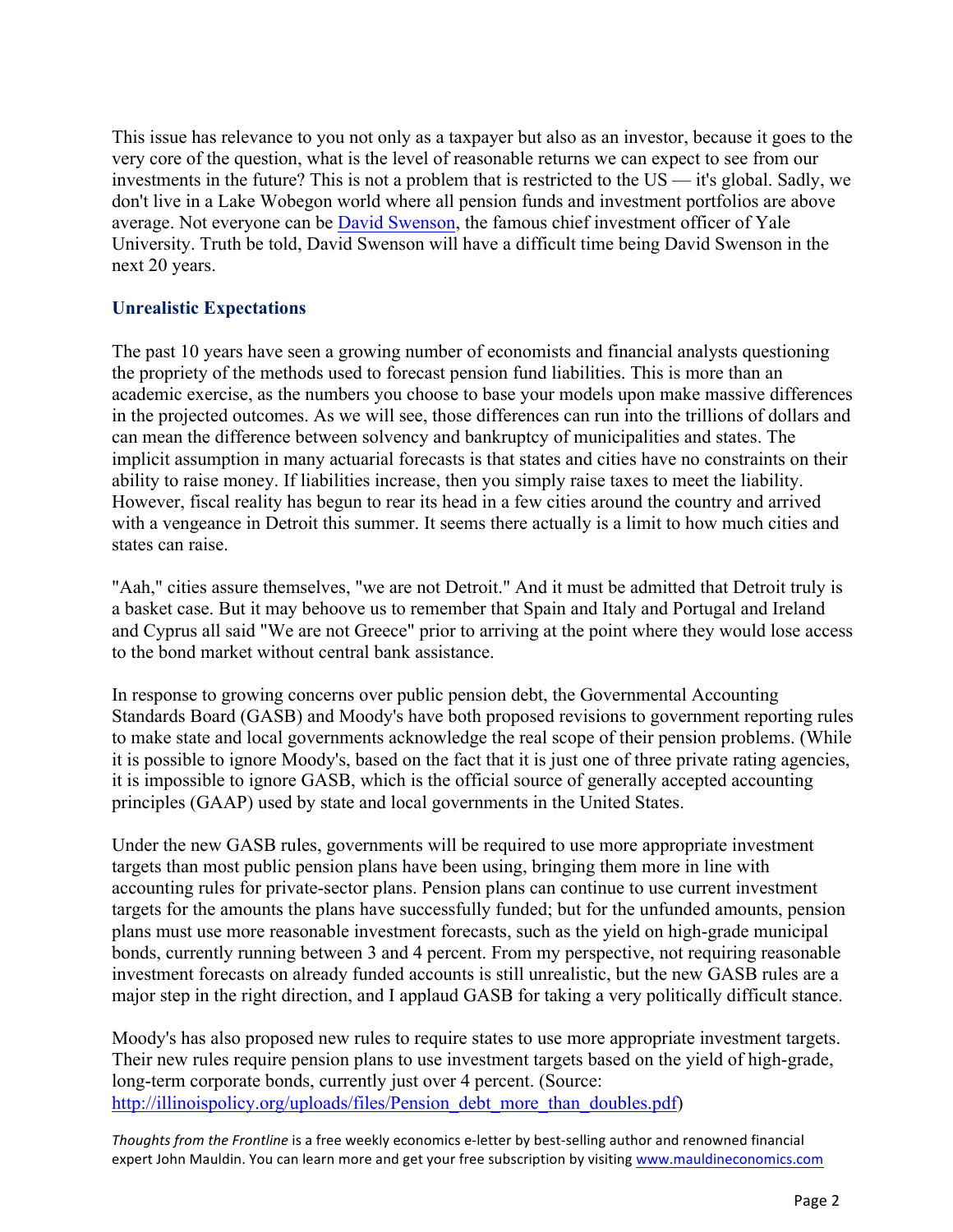What difference does a more "realistic" forecast make? According to the survey done by Moody's, it makes a difference of more than \$3 trillion, or more than double the total actual assets of the 255 largest state-funded pension plans. This is illustrated in the chart below.



Current official reporting suggests that states have funded 73% of their pension liabilities. The fairmarket-value approach used by Moody's and GASB suggests that funding is only at 39%. The difference is almost entirely due to the assumptions one uses about the discount rate for future expected returns.

The next two charts provide an illustration. I'm simplifying a bit, but the principles are correct. If you are a pension plan manager, you have to be thinking over very long periods of time. Someone retiring today at age 60 will likely require almost 30 years of pension payments. Someone aged 40 paying into your pension program will likely be getting his or her pension returns 50 years from now. Let's look at a few scenarios of what might happen to \$1 billion over the next 40 years under various assumptions of investment returns.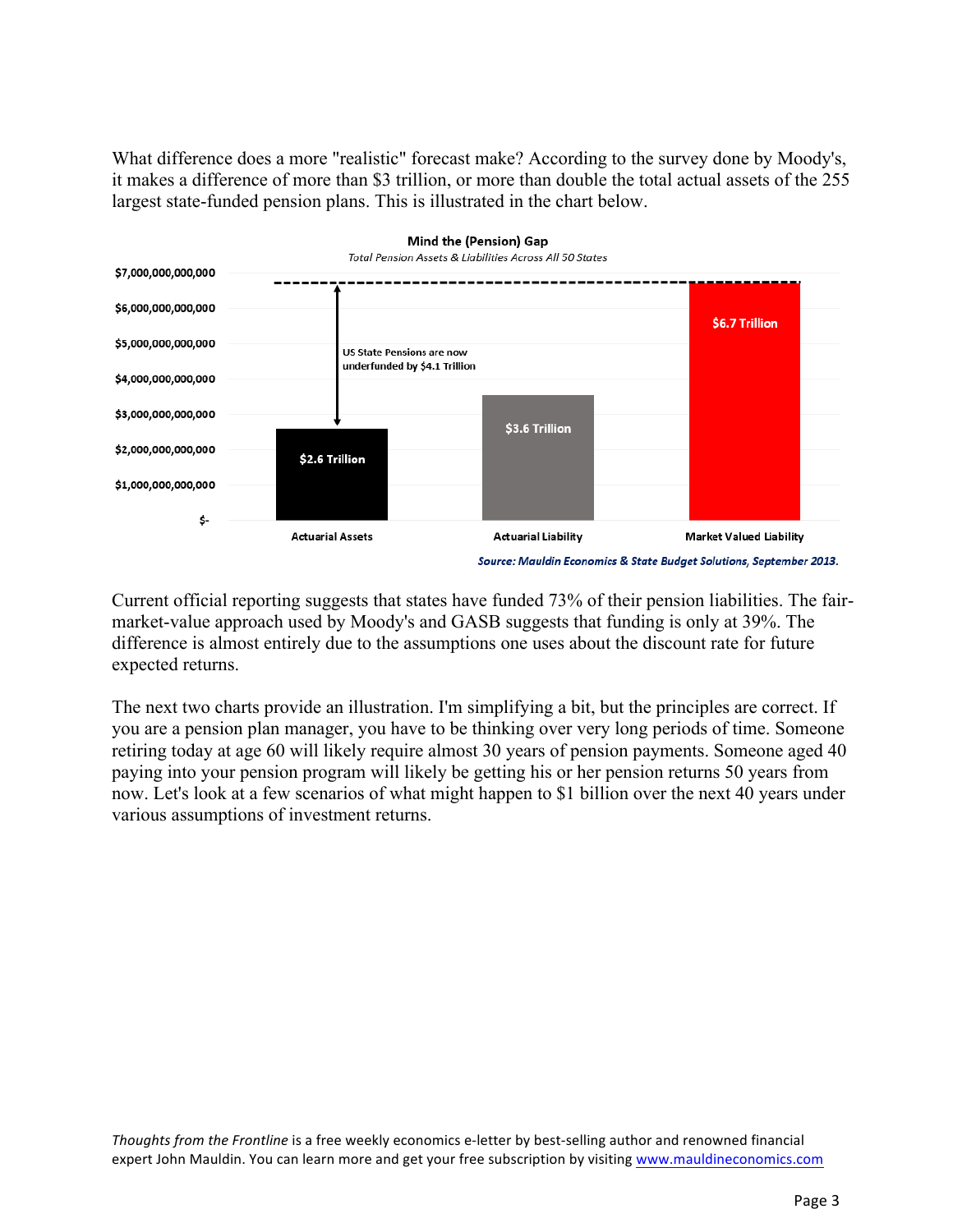

Many state-funded pension plans today assume an 8% nominal return for the indefinite future. Some are beginning to forecast lower returns, but very few would forecast lower than 7%. Moody's argues that somewhere in the range of 4% nominal is more realistic. Notice that the difference after 40 years is well over four times. Even if you assume that magic returns to the markets after 2020 and returns go up to 8% thereafter (the green line in the chart), there is still a gap of \$5 billion after 40 years. On assets of \$2 trillion, that is a gap of \$10 trillion. If you assume only a 4% nominal return for the entire 40 years, the gap is \$30 trillion. For the mathematically challenged, that is *not* a rounding error.

#### **Nominal or Real?**

Nominal returns are only part of the story. We live in a world of inflation, and almost all pension funds are inflation-adjusted. The next chart takes the same \$1 billion and extrapolates into the future but assumes a modest 2% inflation rate over the 40-year period. The small difference of just 2% annually reduces the real returns by over half. Assumptions can have very wicked children. And grandchildren.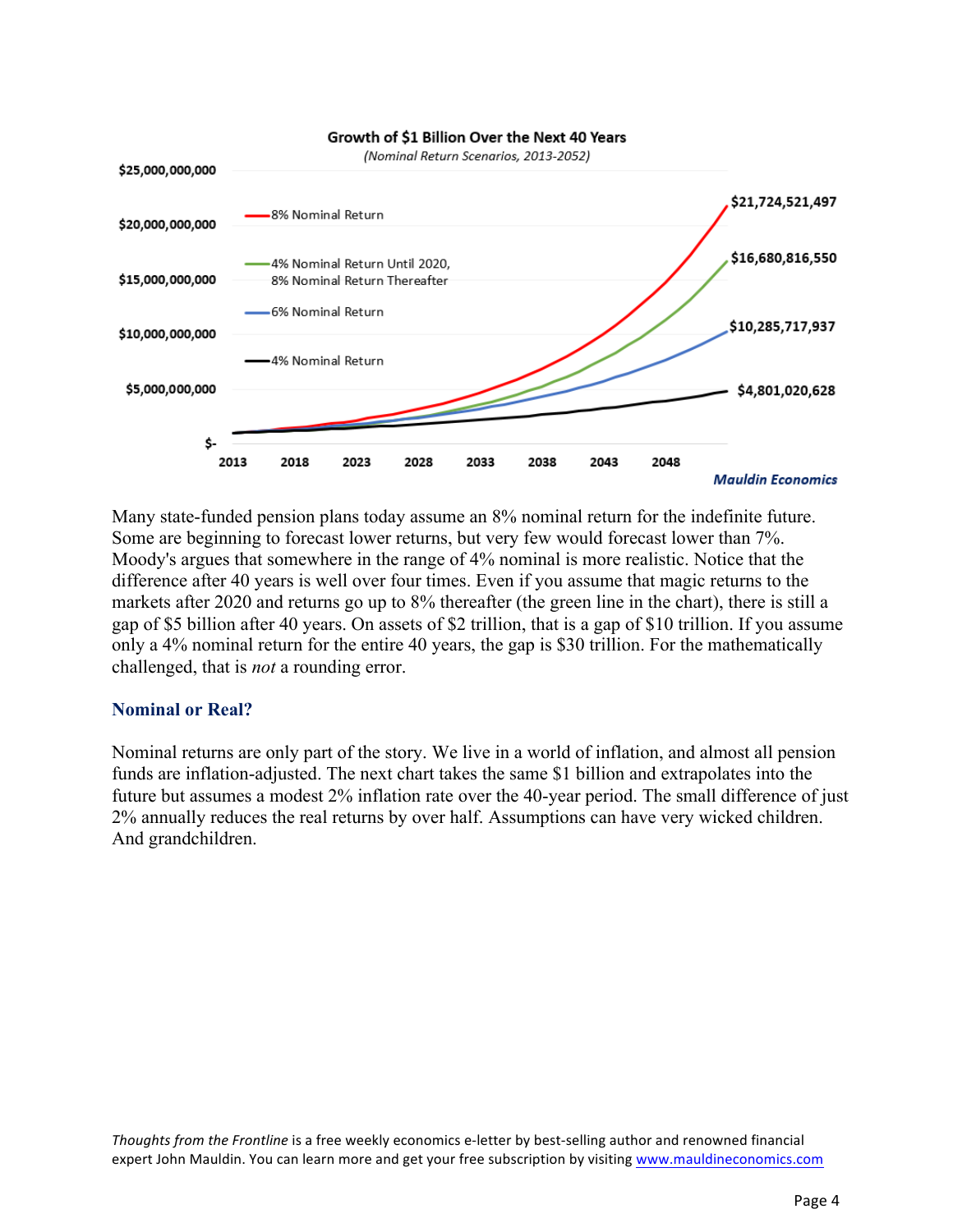

A 4% nominal growth rate, or 2% real growth, sounds so pessimistic, but it is actually in line with what we've experienced over the last 18 years. And you want your assumptions about the future to be as conservative as possible, so that if there are surprises they are pleasant ones. Looking ahead, economic growth does not appear likely to yield pleasant surprises. We use the following chart from Jeremy Grantham at GMO about a month ago, but we need to look at it again in more detail. These are the forecasts that Grantham makes for real (inflation-adjusted) returns over the next seven years:

# **When There is Nowhere to Hide**



Notice that if you had a "balanced portfolio," equally distributed among the six equity-asset classes, your total annual real return would be in the 1.5% range. Using the same balanced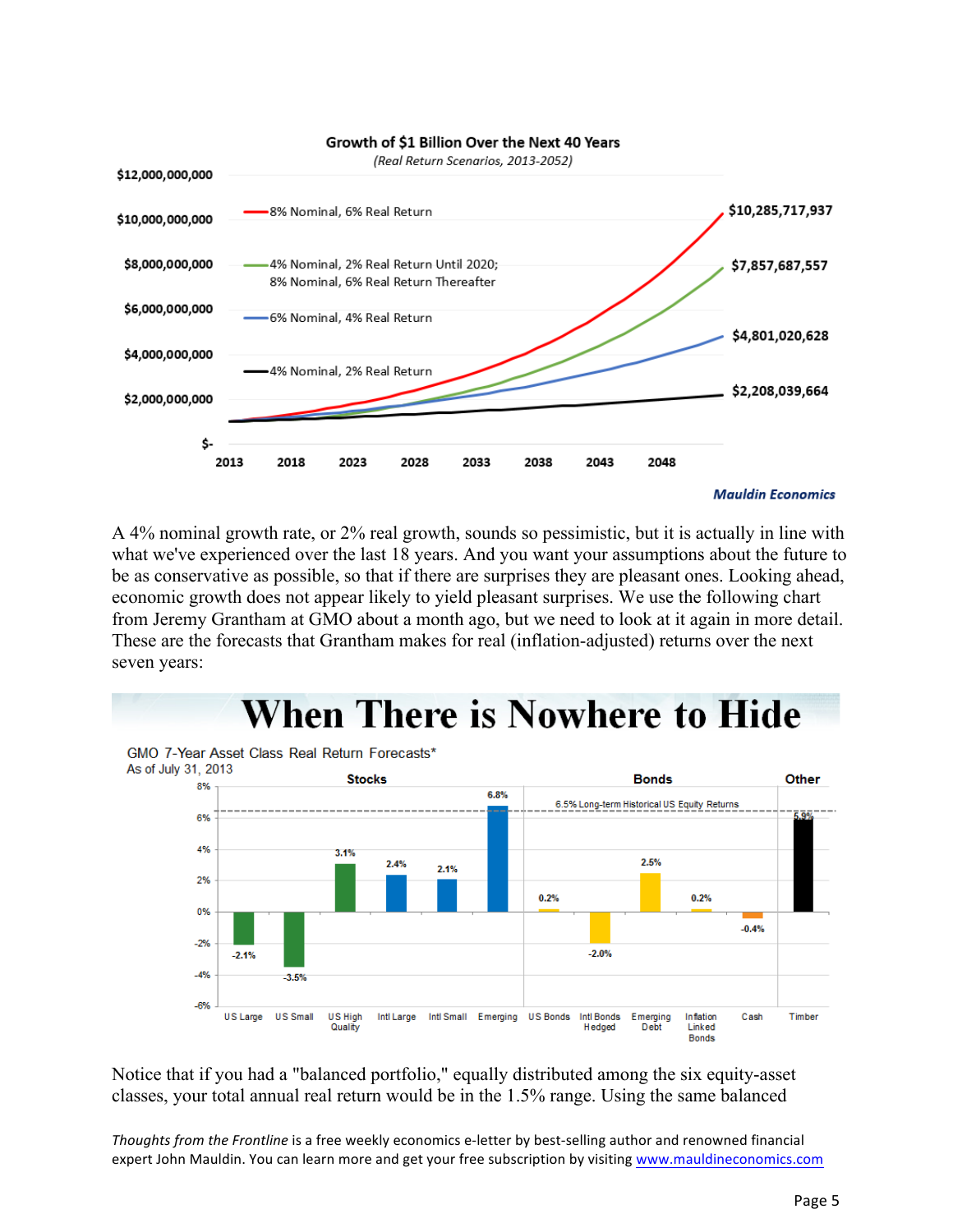approach with bonds, your total return would be 0.1%. In the black bar at far right we see Grantham's projected returns for investments in timber, which can be taken as a proxy for "alternative" investments in general. A pension fund investing 55% in equities, 35% in bonds, and 10% in alternatives (not an uncommon pension allocation scheme) would see a total annual real return of around 1.5% real, if Grantham is correct. To bring returns up to even 2% real for the next 10 years, you would have to knock the lights out for the final 3 years of the 10-year time frame.

You may ask, why does Grantham project equity returns to be so small? Can't we assume that over longer periods of time returns will be in the 8%-plus range? Sadly, 8% is an unrealistic number for long-term growth in the equity markets, as Grantham has so ably demonstrated.

#### **Voting versus Weighing**

The father of value investing, Benjamin Graham, gave us a simple illustration for looking at market valuations. He noted that "In the short run, the market is like a voting machine tallying up which firms are popular and unpopular. But in the long run, the market is like a weighing machine — assessing the substance of a company." The message is clear: what matters in the long run is a company's actual underlying business performance and not the investing public's fickle opinion about its prospects in the short run. (Source: Morningstar)

At the end of the day, what the market really weighs is earnings, and that judgment is reflected in the valuation it puts on those earnings. Is \$1 worth of earnings worth \$8, or \$25? Are you expecting a 12% return, or a 4% return? Of course, your answers depend on your view of inflation, what you think of the growth prospects of the company in the economy, and your alternatives for that dollar of investment. The markets can fluctuate a great deal around long-term trends, but they always come back to the average. We've had quite a nice stock market run over the last four years, but let's look at just the last two years, which have theoretically been part of a recovery period. Notice in the chart below that trailing 12-month earnings have been essentially flat, while the market has gone up almost 40%. Almost all of the growth in the stock market has occurred because people were willing to pay a higher multiple for the same dollar's worth of earnings. Valuations are not at nosebleed levels, but they are certainly high; and without something to seriously boost earnings, it is hard to see how the market can justify still higher valuations.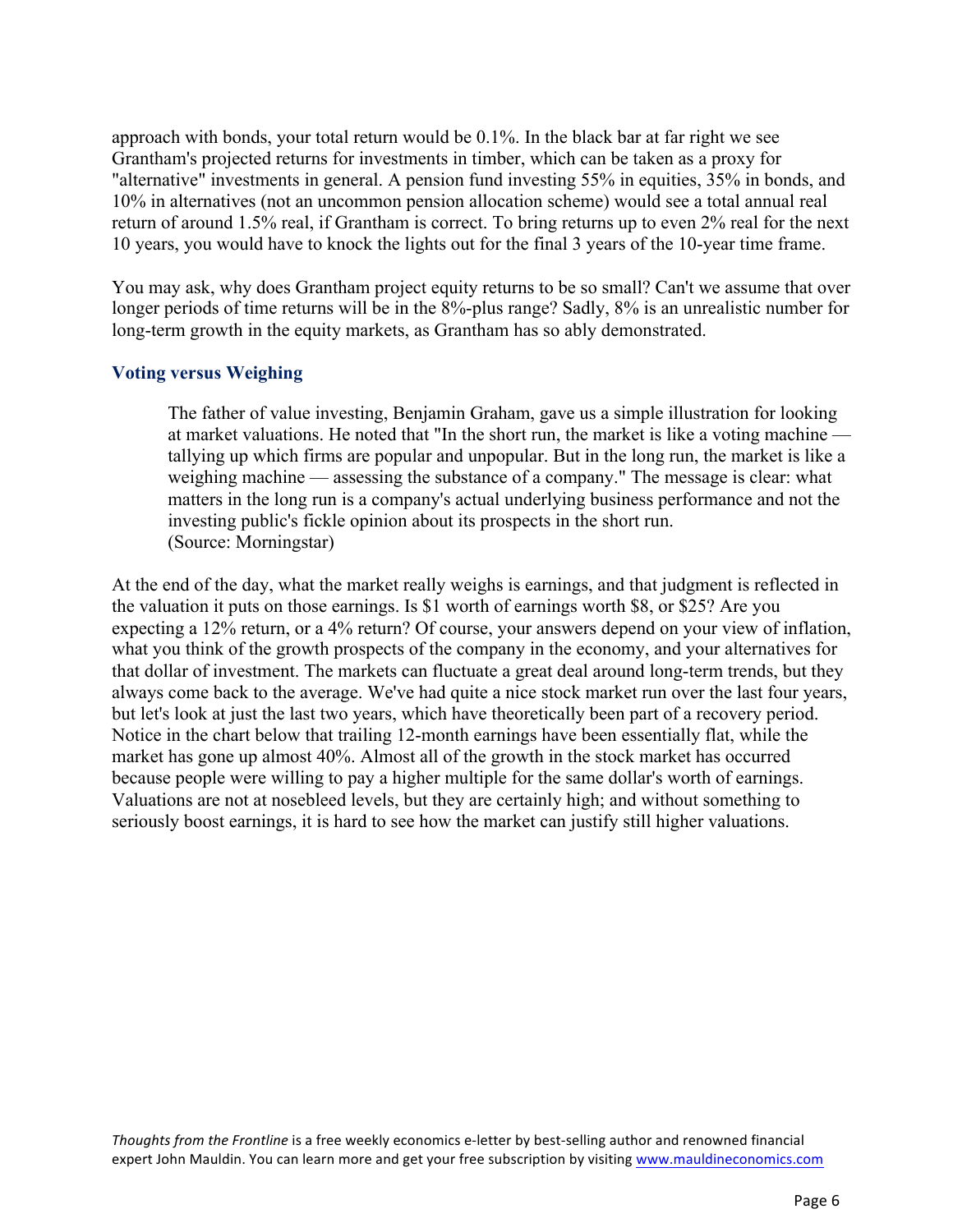

Pushing the S&P 500 beyond 1,700 in early August '13

The next chart is from my friend Lance Roberts. Quoting Lance:

*As you will notice each time that corporate profits (CP/S) and earnings per share (EPS) were above their respective long-term historical growth trends, the financial markets have run into complications. The bottom two graphs [see below] show the percentage deviations above and below the long-term growth trends.*

*What is important to understand is that, despite rhetoric to the contrary, "record" earnings or profits are generally fleeting in nature. It is at these divergences from the long-term growth trends where true buying and selling opportunities exist.*

*Are we currently in another asset "bubble?" The answer is something that we will only know for sure in hindsight. However, from a fundamental standpoint, with valuations and profitability on a per share basis well above long-term trends, it certainly does not suggest that market returns going forward will continue to be as robust as those seen from the recessionary lows.*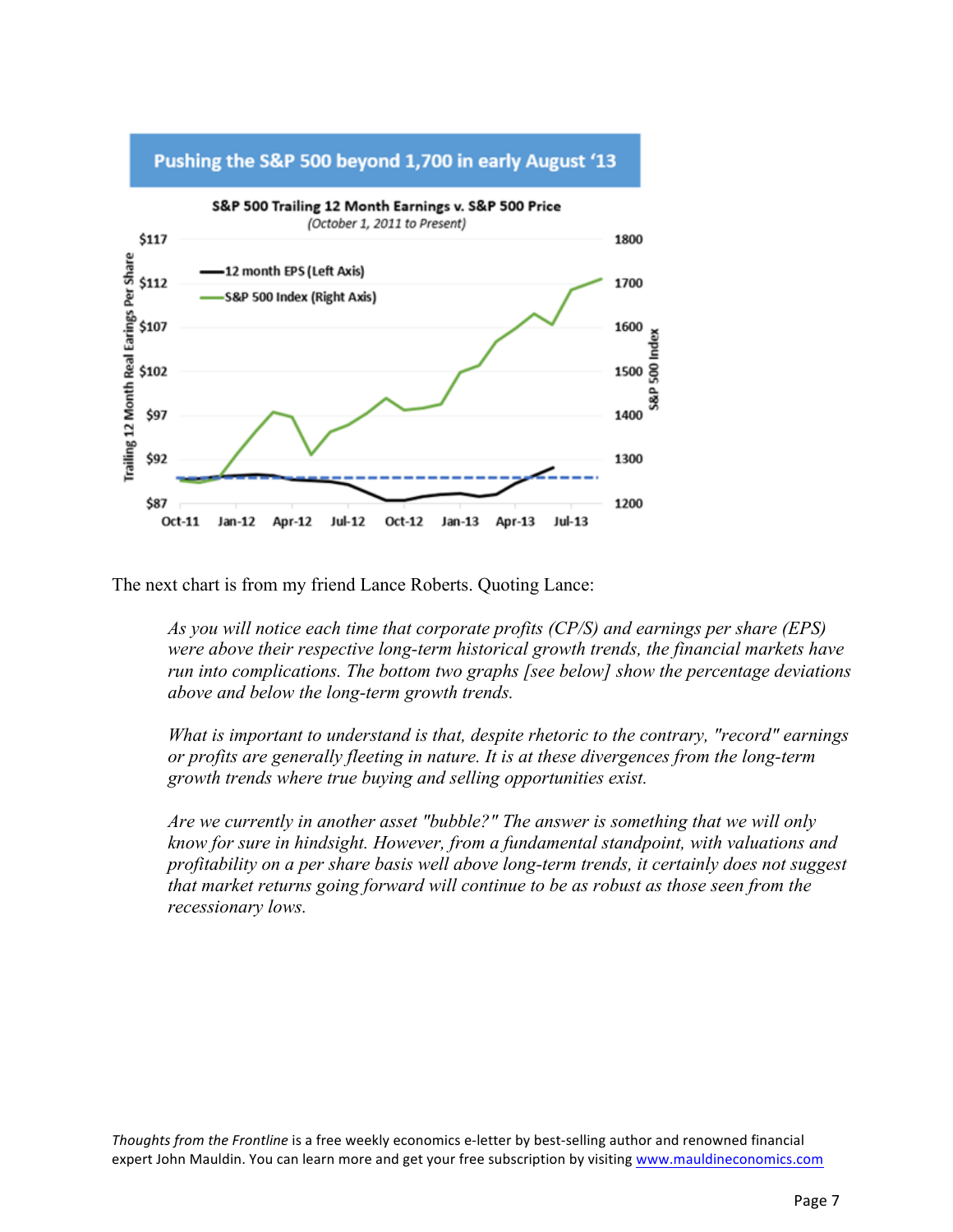

So what does this academic discussion about future returns have to do with pension funds? It matters because pension funds make assumptions about their future ability to meet their obligation to pay retirees a monthly check based upon their assumptions about returns. In the next few weeks we're going to look at specific states and their assumptions and what that means for their taxpayers in terms of their budgets.

We all know that Illinois is in difficult straits. The state of Illinois has set aside \$63 billion to pay for future benefits. But between now and 2045 they're going to have to pay out 10 times that much — \$632 billion. By the state pension fund's own estimate, they need another \$83 billion to be adequately funded. Just a few years ago their deficit was a mere \$50 billion. Compound interest means that the longer you ignore your problem, the faster it gets worse.

Total state revenues for Illinois were \$33 billion for fiscal year 2012. Let's see if we can find a politician to propose that they take 25% of the budget every year for the next 10 years to reduce their underfunded pensions (as opposed to the 12% they allot currently). Mayor Emanuel, do you have a plan?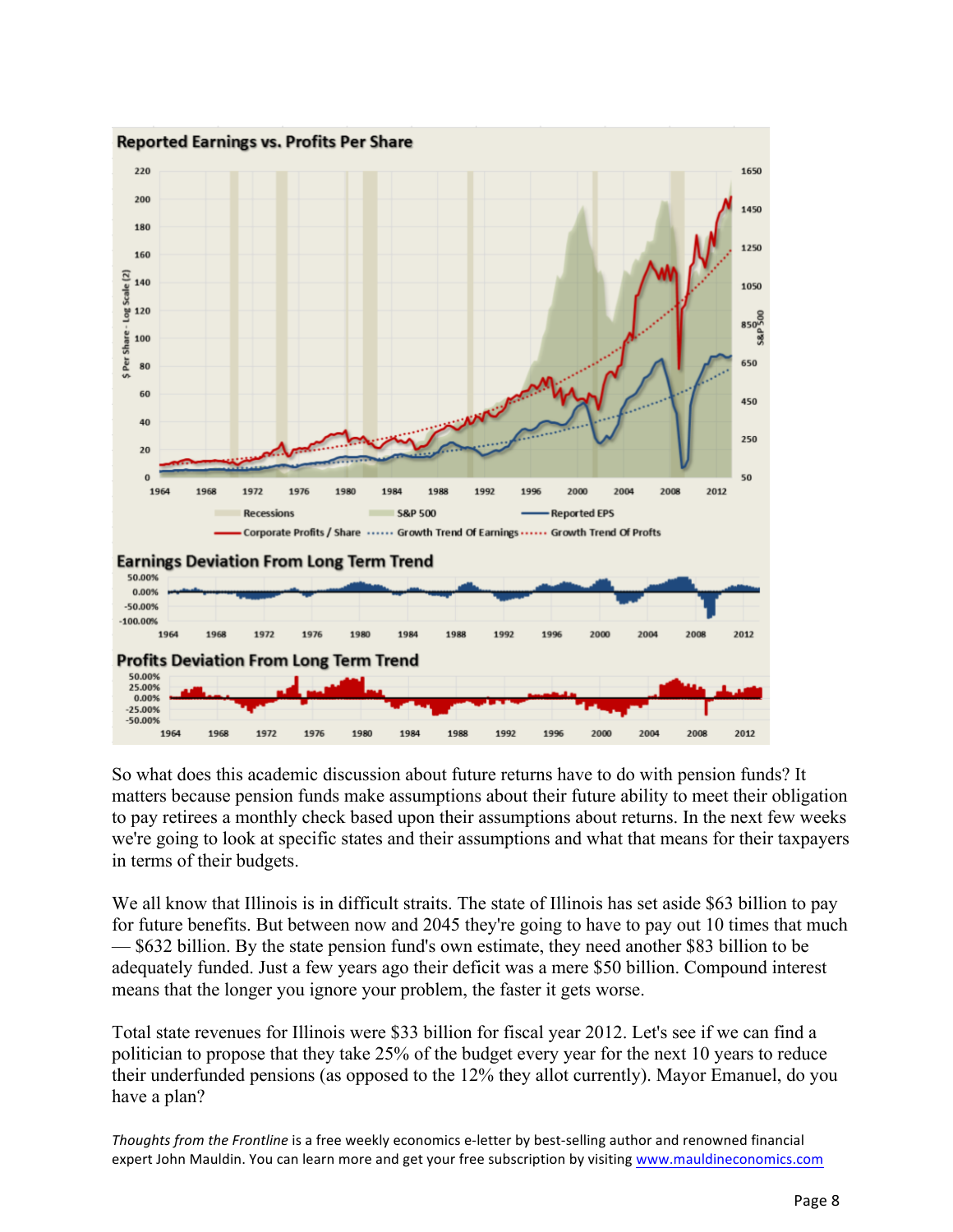Because the pension plans are so underfunded, they would need to see average investment returns of nearly 19 percent per year to cover future payouts. The state predicts its pension funds will earn investment returns between 7 and 8.5 percent per year. Even these returns may be overly optimistic. Over the last decade, the pension funds have earned average investment returns of only 4.5 to 6 percent per year. The funds' unrealistic investment targets have already increased the state's total pension debt by more than \$14.3 billion since 1996. (Source: [http://illinoispolicy.org/uploads/files/Pension\\_debt\\_more\\_than\\_doubles.pdf\)](http://illinoispolicy.org/uploads/files/Pension_debt_more_than_doubles.pdf)

The unfunded liability in Illinois is \$22,294 per person. What we will find next week is that there are states that are actually in worse shape than Illinois in that regard. And no, California is not one of them. (Hint: they have Republican governors. Oops. That's not supposed to happen. Especially if the governors are considered to be vice-presidential material. Just saying…)

We will also look at the specifics of Detroit. One of the ugliest reports I've read in the last year is the report of the new "emergency" manager of Detroit, outlining his proposal to take the city out of bankruptcy. It makes for some of the most dismal reading anywhere. But buried in the data is this interesting chart that the *[Detroit Free Press](http://www.freep.com/article/20130714/OPINION01/307140047/detroit-pensions-financial-crisis-retirees)* created. Note that the unfunded healthcare liability is far larger than the pension liability. That provides another avenue for us to look down. In the meantime, you might look and see what your city or state assumes about the returns on its pension funds. Then look at what the difference between that amount and 4% nominal might be and see what the effect would be on your tax rate. I suggest you do that only with an adult beverage close at hand.

## **DEBT BREAKDOWN**

How the city's debt and long-term obligations break down:



SOURCE: Emergency manager Kevyn Orr's 45-day report and proposal for creditors DAVID PIERCE/DETROIT FREE PRESS

We will close with one sentence from the report of the Detroit emergency manager, referring to the ability of the city to pay its obligations to those who have already retired: "Because the amounts realized on the underfunding claims will be substantially less than the underfunding amount, there must be significant cuts in accrued, vested pension amounts for both active and currently retired persons." Sadly, that sentence is likely to be cut and pasted into many similar documents around the country unless changes are made now. If you wait until you are Detroit (or Greece) it's too late.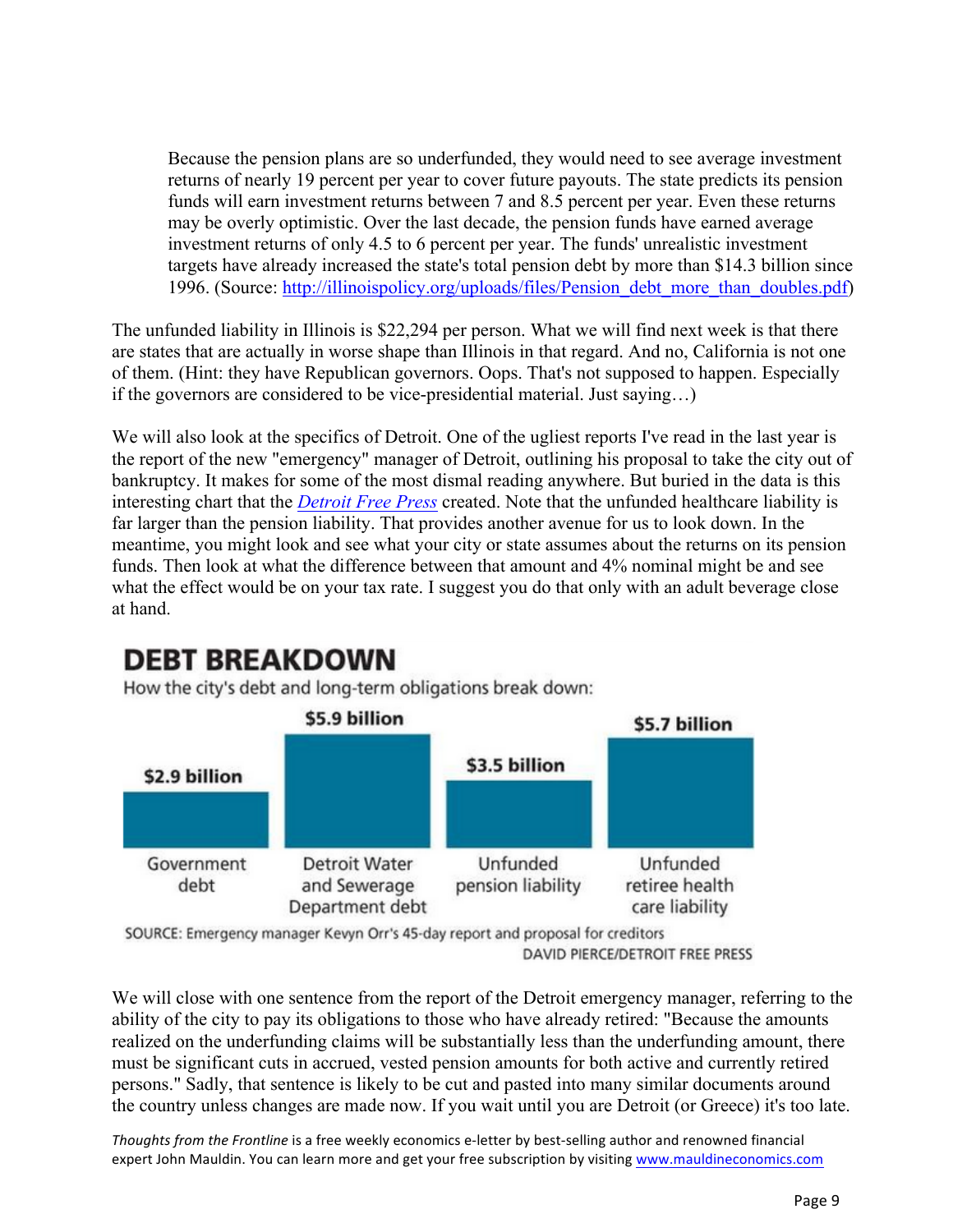#### **Chicago, Bismarck, Denver, Etc.**

Tonight was the theatrical premiere of the documentary *Money for Nothing* here in Dallas. I predict this movie will soon be winning awards everywhere. The producer and editor, Jim Bruce, has done a magnificent job of giving us a balanced history of the Federal Reserve, with a perspective on how they manage their responsibilities. The movie will open next week in New York and Washington DC and then begin to open around the country. You can find out more by going to [www.moneyfornothingthemovie.org.](http://www.moneyfornothingthemovie.org) I may be biased because this is a subject that is near and dear to my heart, but everyone in the theater tonight seemed to conclude that this is one of the best documentaries that has been produced in a long time. Jim Bruce makes his living editing major movies in Hollywood, and his talent shows up in spades in this film. Only about 1% of the interviews they recorded (in terms of time) made it from the camera to the actual film. The craftsmanship of weaving all those interviews, one after another, taking small slices here and there and creating one continuous, compelling narrative, is truly amazing. You simply have to see this film if you get the chance.

I know that a lot of Senate staffers (and even a few senators) read this letter from time to time. You have a very interesting vote coming up in a few weeks after President Obama nominates a new Federal Reserve chairman. I strongly suggest you view this documentary prior to casting your vote or asking your questions (if you're on the committee). That will certainly make for a more lively and entertaining committee meeting. Drop me a note and I will arrange for you to get a copy of the film. (If you're in the White House, you might possibly want to watch just to see what kinds of questions could be coming up for your nominee. Just a thought.)

Monday evening I fly to Chicago for a speech and then on to Bismarck for a presentation for BNC Bank. Before ending up in Bismarck, I will fly to Rapid City, South Dakota, to gaze at Mount Rushmore and put my feet on to South Dakota soil, so that I can say that I've been to all 50 states. My friend Loren Kopseng will pick me up and fly me up to the Bakken oil fields for another tour of the area. The next week I will be in Denver and the following week in Toronto and New York.

It is quite late and time to hit the send button. I might have lingered too long at my friend David Tice's after-moving party, as the conversation was just so much fun. But great conversation didn't get the letter done, so as usual I am up until I can meet the deadline. But it was worth it. I can always sleep late another day. But not today. I promised some of the kids and my sister I would have brunch with them, and I have to set my alarm clock early enough to be on time. Then, in the evening, my daughter Abbi and her new husband Stephen will be down from Tulsa. We will spend the next day or so catching up and doing family stuff. Have a great week.

Your hoping he can find above-average returns somewhere analyst,

Inf Maddi

John Mauldin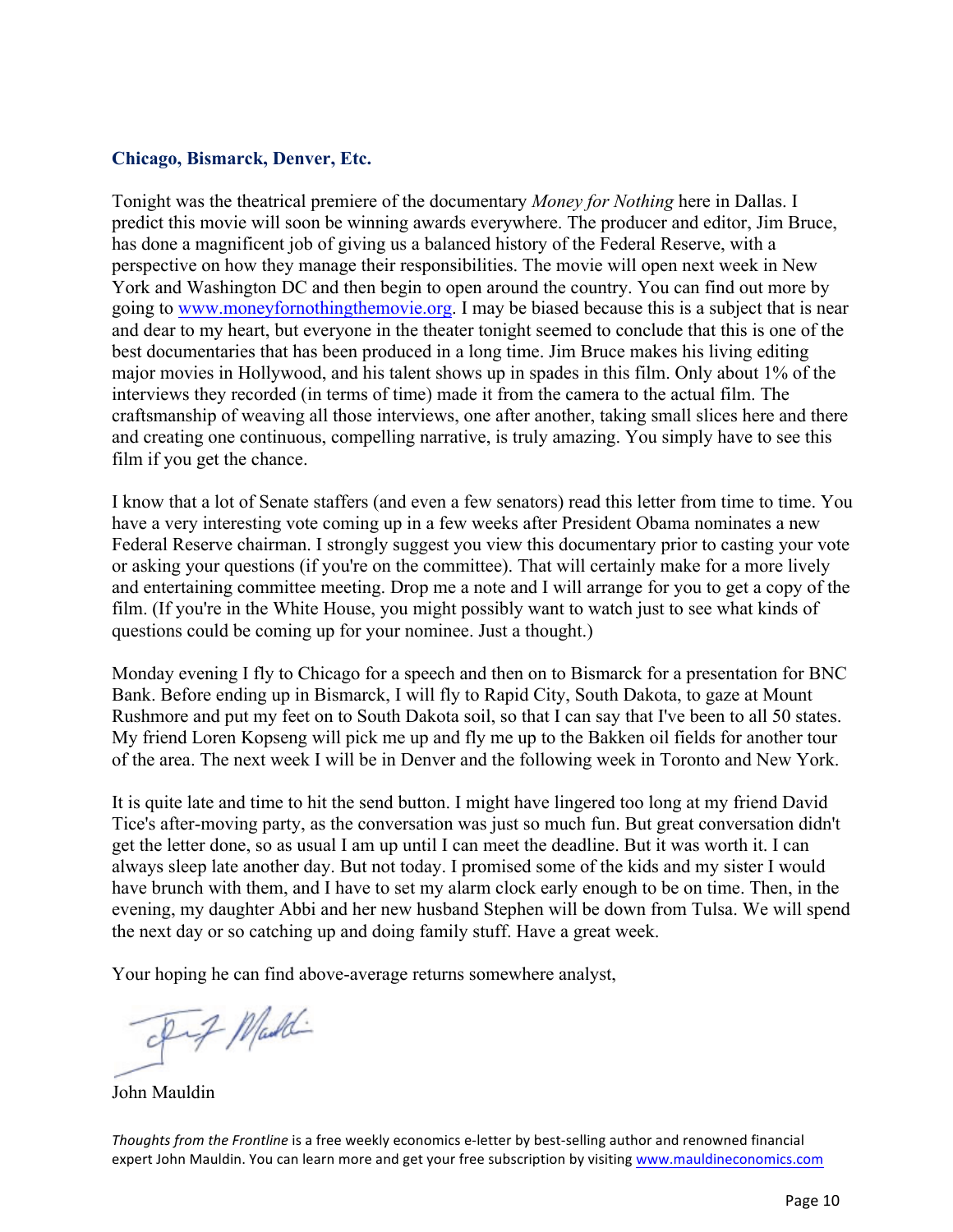#### **Share Your Thoughts on This Article**

**Post a Comment** 

#### Send to a Friend | Print Article | View as PDF | Permissions/Reprints | Previous Article

*Thoughts From the Frontline* is a free weekly economic e-letter by best-selling author and renowned financial expert, John Mauldin. You can learn more and get your free subscription by visiting http://www.mauldineconomics.com.

Please write to subscribers@mauldineconomics.com to inform us of any reproductions, including when and where copy will be reproduced. You must keep the letter intact, from introduction to disclaimers. If you would like to quote brief portions only, please reference http://www.mauldineconomics.com.

To subscribe to John Mauldin's e-letter, please click here: http://www.mauldineconomics.com/subscribe/

To change your email address, please click here: http://www.mauldineconomics.com/change-address

If you would ALSO like changes applied to the Mauldin Circle e-letter, please include your old and new email address along with a note requesting the change for both e-letters and send your request to compliance@2000wave.com.

To unsubscribe, please refer to the bottom of the email.

*Thoughts From the Frontline* and JohnMauldin.com is not an offering for any investment. It represents only the opinions of John Mauldin and those that he interviews. Any views expressed are provided for information purposes only and should not be construed in any way as an offer, an endorsement, or inducement to invest and is not in any way a testimony of, or associated with, Mauldin's other firms. John Mauldin is the Chairman of Mauldin Economics, LLC. He also is the President of Millennium Wave Advisors, LLC (MWA) which is an investment advisory firm registered with multiple states, President and registered representative of Millennium Wave Securities, LLC, (MWS) member FINRA, SIPC. MWS is also a Commodity Pool Operator (CPO) and a Commodity Trading Advisor (CTA) registered with the CFTC, as well as an Introducing Broker (IB) and NFA Member. Millennium Wave Investments is a dba of MWA LLC and MWS LLC. This message may contain information that is confidential or privileged and is intended only for the individual or entity named above and does not constitute an offer for or advice about any alternative investment product. Such advice can only be made when accompanied by a prospectus or similar offering document. Past performance is not indicative of future performance. Please make sure to review important disclosures at the end of each article. Mauldin companies may have a marketing relationship with products and services mentioned in this letter for a fee.

Note: Joining the Mauldin Circle is not an offering for any investment. It represents only the opinions of John Mauldin and Millennium Wave Investments. It is intended solely for investors who have registered with Millennium Wave Investments and its partners at www.MauldinCircle.com or directly related websites. The Mauldin Circle may send out material that is provided on a confidential basis, and subscribers to the Mauldin Circle are not to send this letter to anyone other than their professional investment counselors. Investors should discuss any investment with their personal investment counsel. John Mauldin is the President of Millennium Wave Advisors, LLC (MWA), which is an investment advisory firm registered with multiple states. John Mauldin is a registered representative of Millennium Wave Securities, LLC, (MWS), an FINRA registered broker-dealer. MWS is also a Commodity Pool Operator (CPO) and a Commodity Trading Advisor (CTA) registered with the CFTC, as well as an Introducing Broker (IB). Millennium Wave Investments is a dba of MWA LLC and MWS LLC. Millennium Wave Investments cooperates in the consulting on and marketing of private and non-private investment offerings with other independent firms such as Altegris Investments; Capital Management Group; Absolute Return Partners, LLP; Fynn Capital; Nicola Wealth Management;